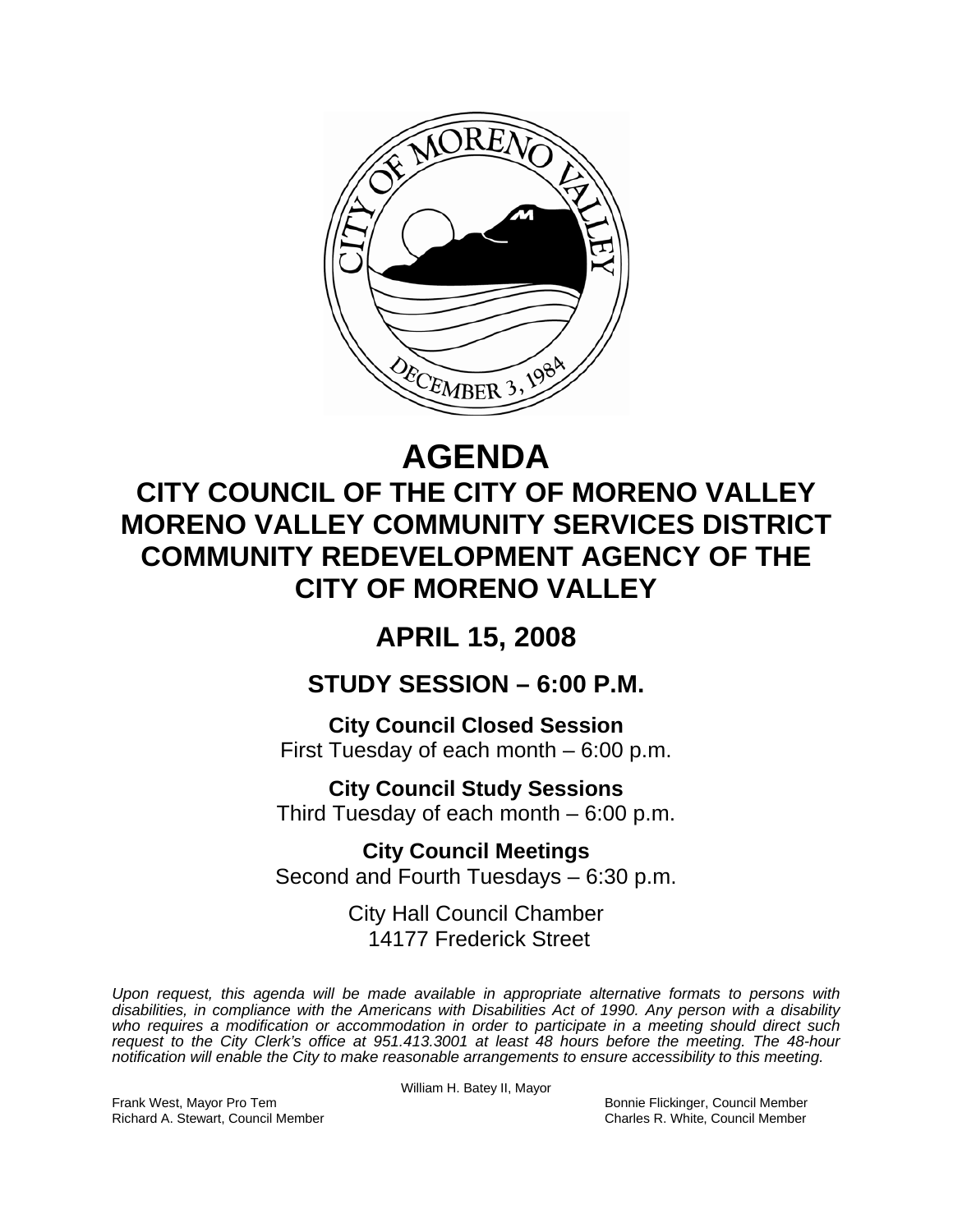#### **AGENDA MORENO VALLEY CITY COUNCIL MORENO VALLEY COMMUNITY SERVICES DISTRICT COMMUNITY REDEVELOPMENT AGENCY OF THE CITY OF MORENO VALLEY STUDY SESSION - 6:00 P.M. APRIL 15, 2008**

- **CALL TO ORDER**
- **PLEDGE OF ALLEGIANCE**
- **INVOCATION**
- **ROLL CALL**
- **INTRODUCTIONS**

### • **PUBLIC COMMENTS ON MATTERS UNDER THE JURISDICTION OF THE CITY COUNCIL**

There is a three-minute time limit per person. Please complete and submit a BLUE speaker slip to the City Clerk. All remarks and questions shall be addressed to the presiding officer or to the City Council and not to any individual Council Member, staff member or other person.

- 1. Discussion Regarding Council Recess **(City Clerk/ 10 Min.)**
- 2. Temporary Canopy Structures in Driveways/Front Yards **(Batey/Flickinger/15 Min.)**
- 3. Revised City Council Emergency Notification Policy **(ACM/15 Min.)**
- 4. City Council Requests and Communications

(Times shown are only estimates for staff presentation. Items may be deferred by Council if time does not permit full review.)

 $\triangle$  Oral Presentation only – No written material provided

*\*Materials related to an item on this Agenda submitted to the City Council/Community Services District or the Community Redevelopment Agency after distribution of the agenda packet are available for public inspection in the City Clerk's office at 14177 Frederick Street during normal business hours.*